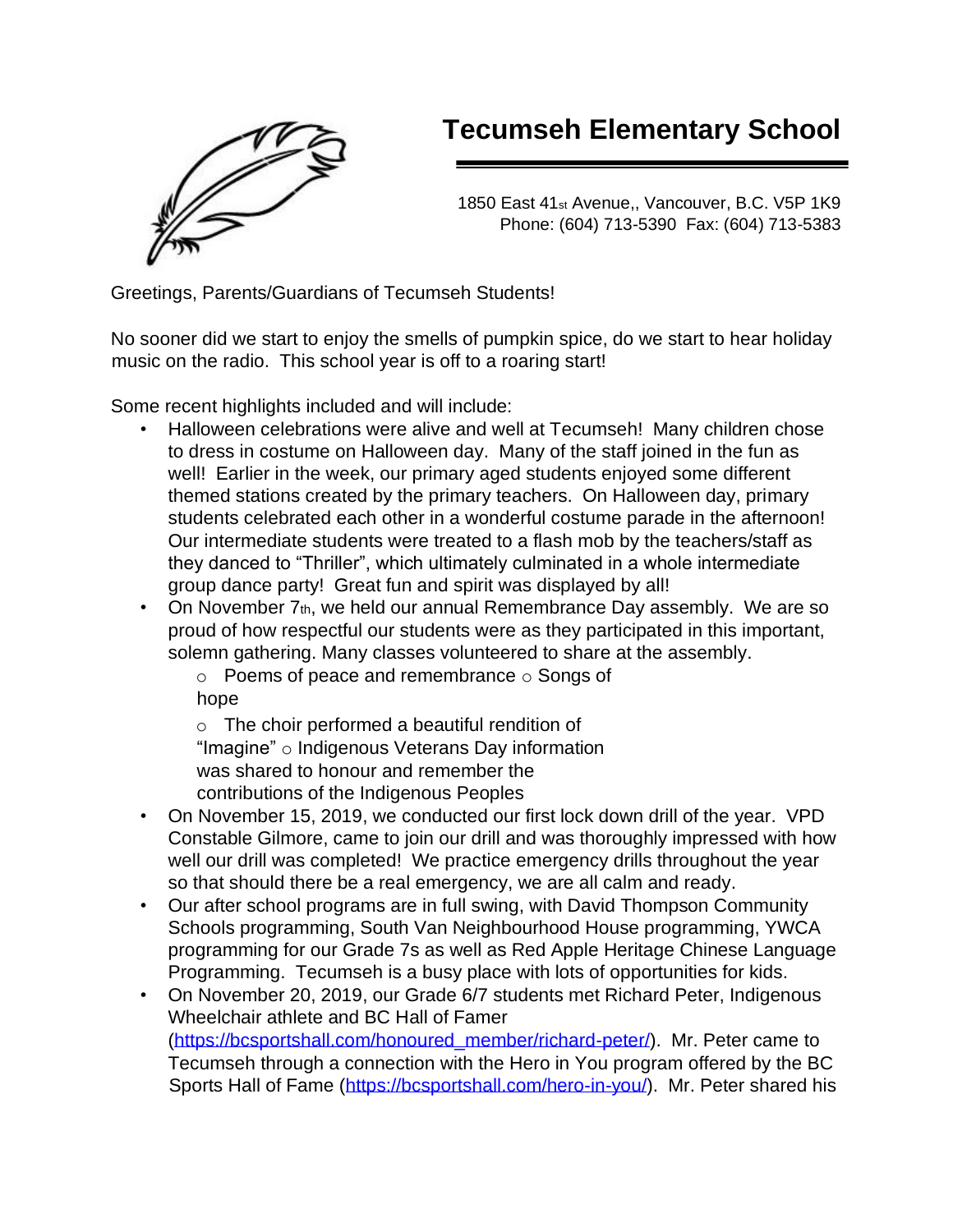personal story with our students in a powerful presentation our students will not soon forget.

## **Upcoming school events**:

- On November 27th, 2019, two teams of four students will be representing Tecumseh at the Kids Lit Quiz competition at Mount Pleasant Elementary! Last year, one or our teams went all the way to Nationals (in Hamilton, Ontario) and placed second in the nation! We wish our teams the best of luck at this year's competition!
- Many classes are currently rehearsing in their respective classes in preparation of our Winter Concert! This is an annual showcase of the many talented students we have at our school. The show will be performed twice. On Wednesday, December 18, 2019 at 1:00 pm, the show will be performed for the other students in the school. We will be extending an invitation to our students at the Annex to join us in the audience for this fun-filled performance. A small number of chairs will be set-up at the back for parents for this particular performance on Wednesday. On Thursday, December 19, 2019 at 9:15 am, many more chairs will be set up for the "parent/quardian/community show"— classes who will be performing this show, will stage in their classes, so that our parents can fill our gym with their smiles and feelings of pride. Please come and join us if you are able!

We appreciate the students, families and staff that make Tecumseh such a great place to be.

Mr. V. Edwards **Principal** 

### **Reporting and Report Cards**

This year, every school in the Vancouver School District will be issuing **two** formal, written report cards. The mid-year report will go home to all families at the end of January 2020. The end of year report will go home to all families at the end of June 2020. This year, Tecumseh teachers have decided to complete the reporting in two possible formats:

- Traditional Report Cards will be completed by Divisions 5, 10, 12, 13, 14, 18K, and 19K
- Communicating Student Learning Report Cards (which will be a school district standard across elementary schools in the 2020/2021 school year) will be completed by Divisions 1, 2, 3, 4, 6, 7, 8, 9, 11, 15, 16, 17. Please see the attachment for more information regarding the "Communicating Student Learning" reporting method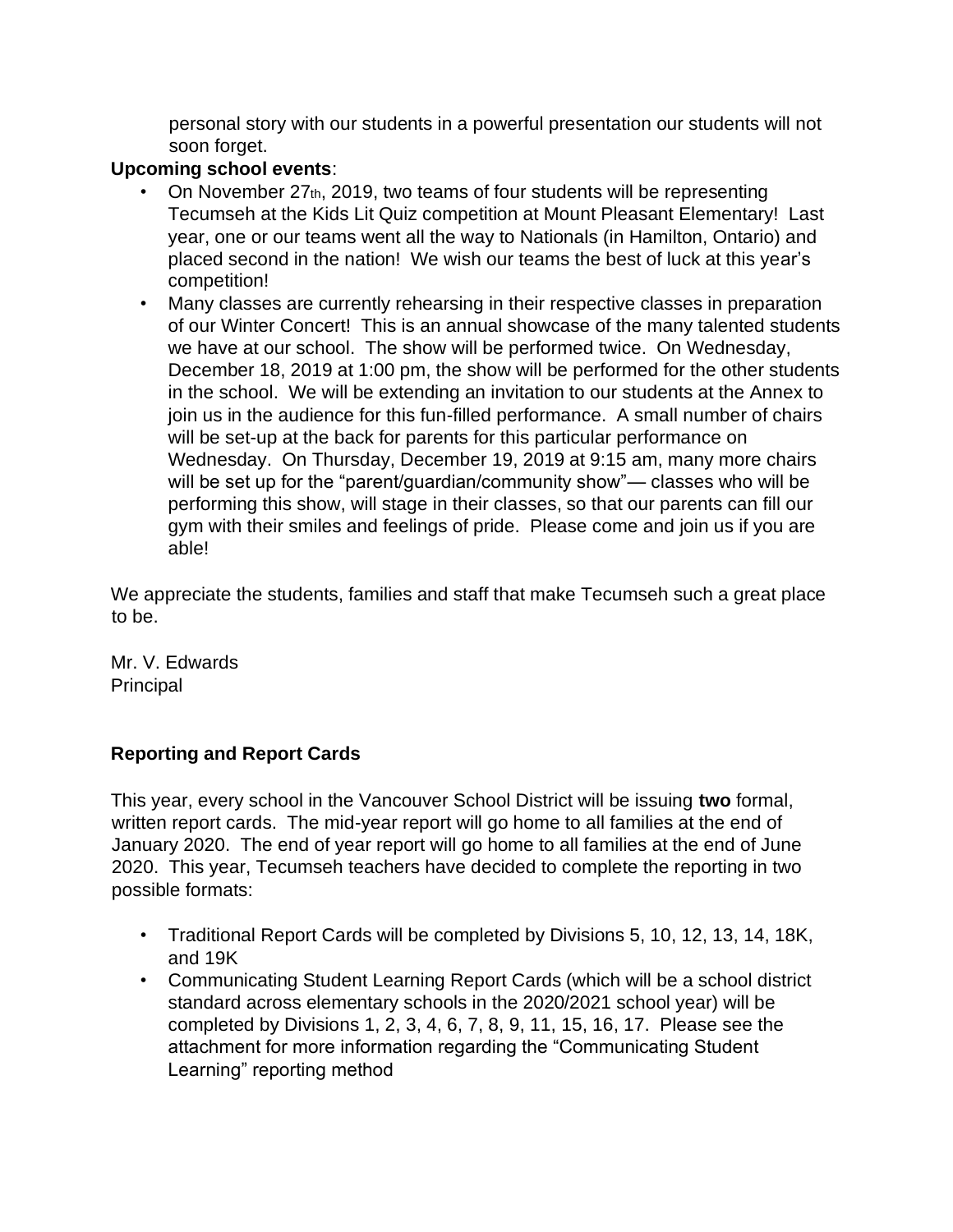In the next school year, 2020 – 2021, all Vancouver School District elementary schools will adopt the "Communicating Student Learning" format of progress reporting.

As always, you are welcome to and encouraged to communicate directly with your child's teacher throughout the school year as you feel necessary, should you wish to discuss your child's progress thus far. In some instances, our teachers may reach out to families to organize meetings to discuss student progress or challenges. Our teachers continue to be open to work collaboratively with families to provide a rich educational experience. It takes a village!

### **Traffic around Tecumseh**

Thank you to all who have heeded our requests to keep the area immediately adjacent to the school (East side of Commercial Street at East 41st Avenue) clear of vehicle traffic. The street is signed by the City of Vancouver as "No Stopping 8:00 am—5:00 pm". The rationale behind this signage is to keep the area clear for emergency vehicles should we ever need them. Parking along the curb in this zone creates a bottleneck of traffic as people attempt to pull into Commercial Street from East 41<sub>st</sub> Avenue, and pull out of Commercial Street to access East 41st Avenue.

Thank you for taking an active part in ensuring students are safe when commuting to and from school.

A very special thank you to our PAC Chair, Ms. Sidhu, who organized Vancouver Community Police to visit our site and hand out reflectors to our students to clip to their backpacks! They come in very useful for visibility on these dark, dreary, wet mornings/evenings!

### **Lost and Found**

Please remember to check the Lost and Found for your child's items the next time you are in the school. There are daily reminders on our morning announcements for students to claim their items. The Lost and Found is located at the bottom of the stairs in front of the Main Office (inside the Main Entrance facing East 41st Avenue).

All items in the Lost and Found will be packed and donated on December 20, 2019, before we head into Winter Break

### **Encouraging all students to dress for the weather**

We ask students to ensure that they dress for the weather. It comes as no surprise that it rains in Vancouver (a.k.a. RAINcouver). We strongly encourage students to wear a rain jacket and warm/waterproof boots (if possible). Students are welcome to keep a pair of indoor shoes in their classrooms to change into after break times.